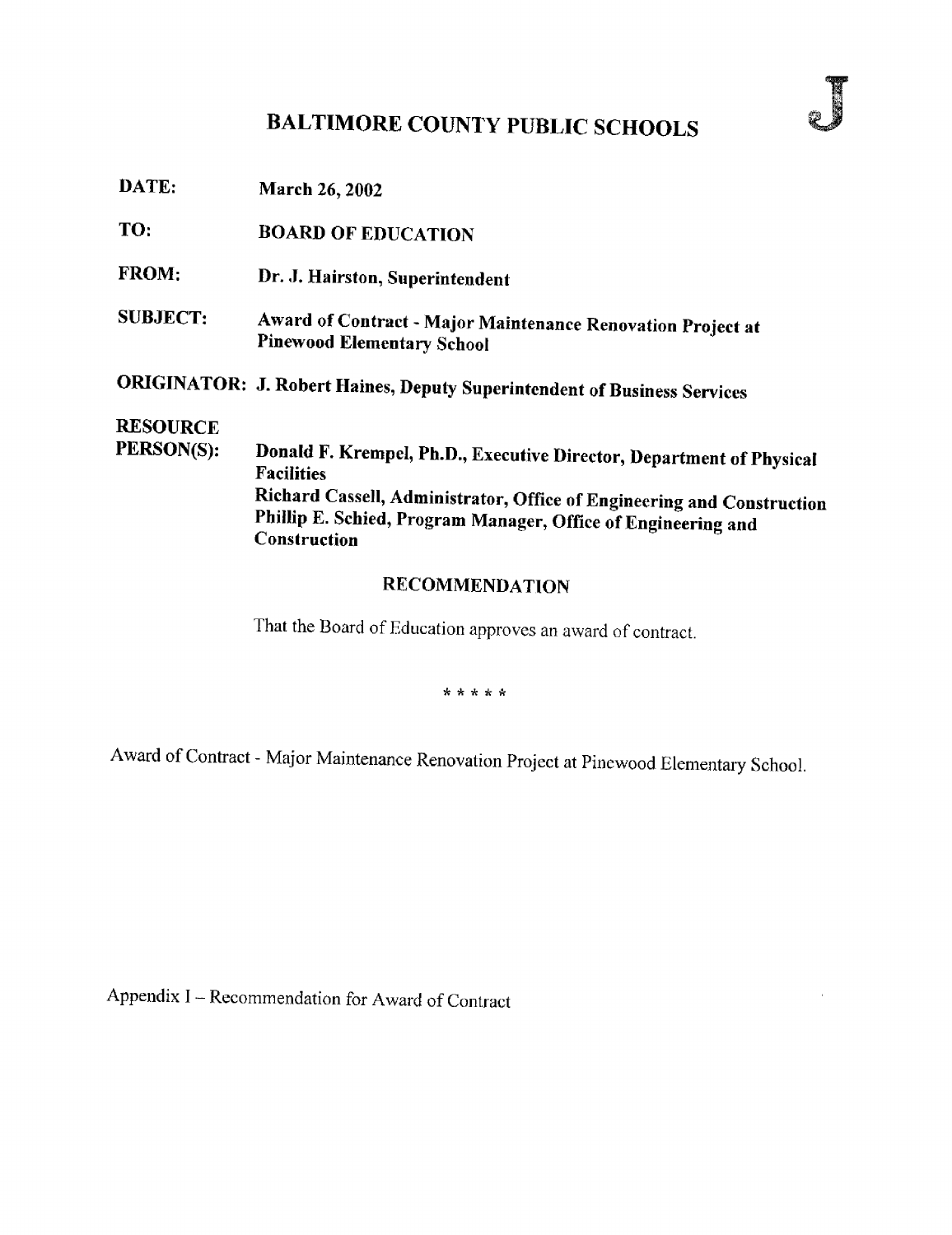## Appendix

### Recommendation for Award of Contract Major Maintenance Renovation Project - Pinewood Elementary School March 26, 2002

On March 5, 2002, four (4) bids were received for the Major Maintenance Renovations at Pinewood Elementary School, Bid #3DI-REN2-165B. This project consists of renovations and upgrades to the existing heating, electrical and plumbing systems at this school. A summary of the bids is attached. Based on the bids received, the Department of Physical Facilities recommends an award of contract to Gladwynne Construction Company, the lowest responsive bidder, in the amount of \$1,749,000.00.

At this time, we are also requesting <sup>a</sup> 5% Change Order Allocation in the amount of \$87,450.00 to cover any unforeseen conditions and minor changes to the contract, to be authorized and approved by the Building Committee in accordance with Board Policy.

Maintenance. Funding for this project is available from the Capital Budget Project  $#665 -$ Major

APPROVED:

Ph.D. Executive Director